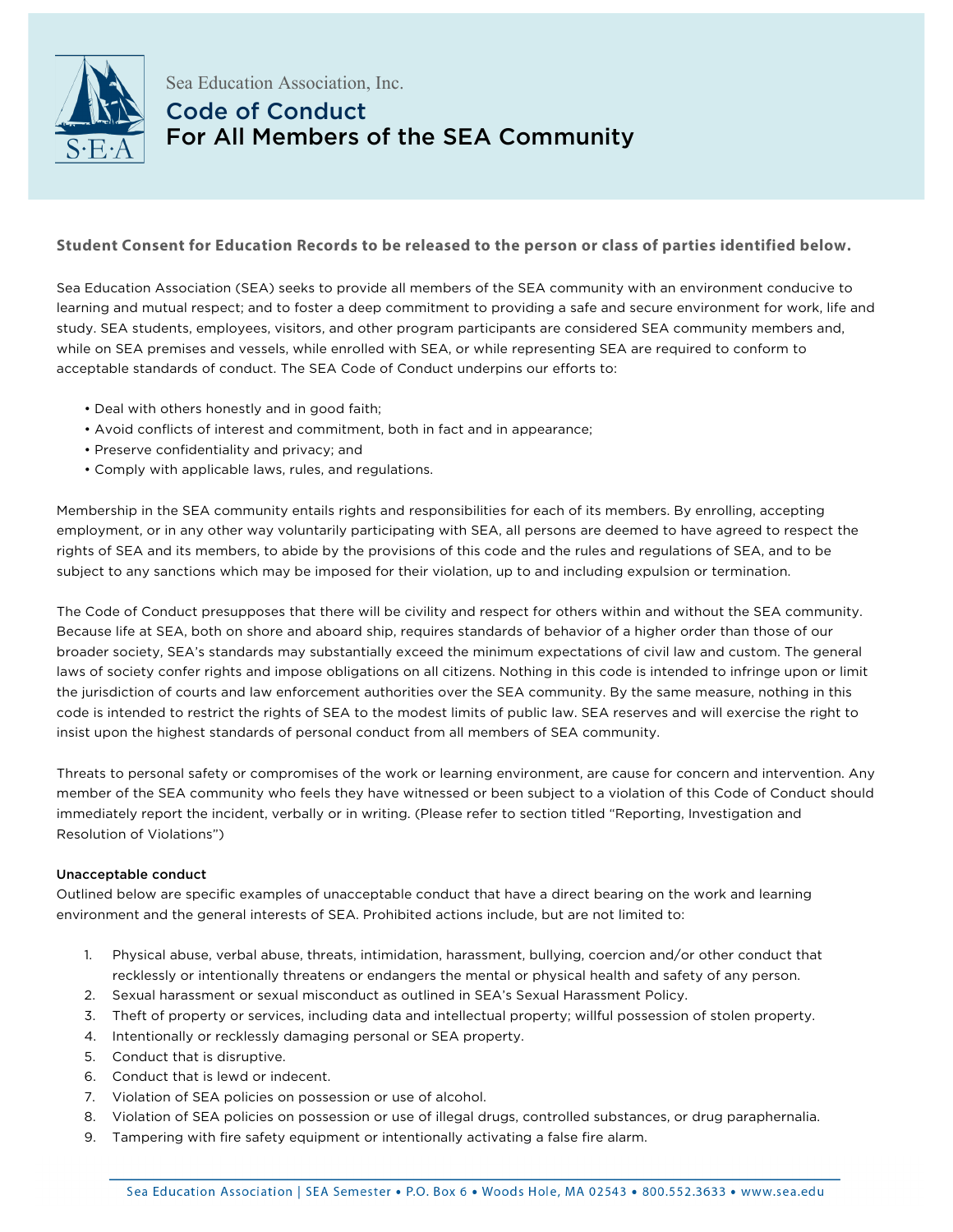- 10. Illegal or unauthorized possession of firearms, explosives, illegal fireworks or other weapons.
- 11. Hazing, as defined in SEA's hazing policy.
- 12. Unauthorized access, use or release of confidential data, records, or communications.
- 13. Unprofessional conduct: Conduct is unprofessional when it detracts from the authority of superiors, or results in or reasonably creates, the appearance of favoritism, misuse of office or position, or the abandonment of organizational goals for personal interests.
- 14. Falsification or misuse of any document, record or instrument of identification.
- 15. Failure to comply with the request of or interfering with SEA or public officials acting in performance of their duties; failure to identify oneself to SEA or to a public official when requested to do so; knowingly furnishing false information to SEA or to a public official.
- 16. Unauthorized possession, duplication or use of keys or lock codes to any SEA premises or unauthorized entry to or use of SEA premises.
- 17. Intentionally interfering with the freedom of expression of others.
- 18. Inappropriate or unauthorized use of SEA's computing resources.
- 19. Violation of published SEA policies, rules or regulations.
- 20. Violation of any federal, state or local law that has a negative impact on SEA or members of SEA community.
- 21. Unauthorized use of SEA-owned or leased property for the conduct of personal business, including unauthorized use of SEA credit cards or use of SEA funds for personal expenses.
- 22. Any action that would place the interests of a student/visitor/participant in conflict with the interests of SEA, including accepting or offering a gift to influence any matter in which SEA has an interest.

Attempts to commit acts prohibited by this Code of Conduct may be punished to the same extent as completed violations.

For emphasis, the above items are specific examples of unacceptable conduct. The list is not intended to be comprehensive, and other actions of similarly serious nature will be deemed to be unacceptable conduct.

## Reporting, Investigation and Resolution of Violations

The Academic Dean of SEA is vested with the principal responsibility for the implementation and administration of this code as it pertains to students, visitors, volunteers, and other participants. SEA Employees are managed by Senior Management members responsible for their department in coordination with the Human Resources Coordinator. It is the responsibility of all members of SEA's community to report violations or perceived violations of SEA's Code of Conduct promptly to proper authority within the organization. Aboard SEA vessels violations of this Code of Conduct must first be reported to the ship's master or his or her designee(s); this information will also be promptly reported to the Academic Dean and Director of Marine Operations at SEA. In the event that the captain is suspected of a code violation, reports will be made to the most senior staff member aboard, who will then contact the Academic Dean and the Director of Marine Operations. In the event that an SMG member is the subject of an alleged violation, reports will be made directly to the President. In the event that the President is suspected of a code violation, reports will be made to the Chair of the SEA Board of Trustees. Members of SMG will facilitate such reporting as necessary.

For the purposes of this document, the person with primary responsibility to investigate and resolve violations of the Code of Conduct is referred to as the primary investigator (PI). The PI may investigate and act on any allegation of violations under the code. He or she may refer any such matter to an ad hoc resolution committee as he or she deems appropriate.

Upon receipt of an allegation of misconduct or violation of the code, the PI will determine whether the matter is to be referred to an ad hoc committee or resolved by his or her office. The fact that a matter has been referred to an ad hoc committee does not prevent the PI from imposing an interim sanction pending resolution of the matter by the ad hoc committee.